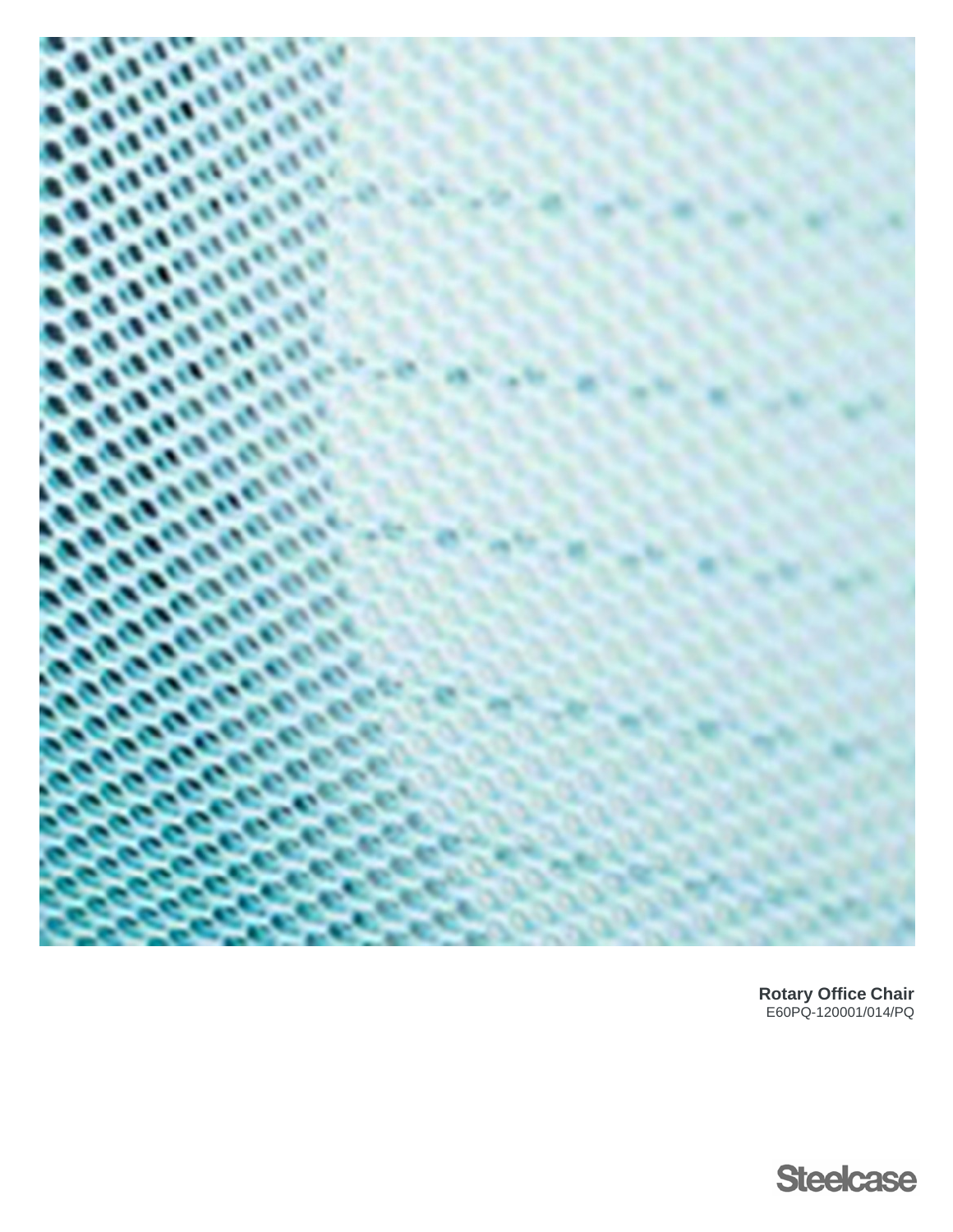### **Leap**®

#### **Rotary Office Chair** E60PQ-120001/014/PQ



With an exceptional range of adjustments, Leap delivers full support for various body shapes and sizes.

Movement is healthy and Leap supports your body in reducing pressure on the spine, sending oxygen to your muscles, and increasing blood flow to your brain. Changes in posture help you stay comfortable and more attentive.

Your body is unique. You need a chair that easily adjusts to fit you, your preferences, and how you work. Leap's Natural Glide System™ enables you to comfortably recline without straining your eyes, neck, or arms.

And a chair that is good for people should also be good for the environment. Every material, every stage of a Leap chair's life, is designed to respect and nurture human and environmental health.



| Model – Leap V2<br><b>FEATURES/ATTRIBUTES</b> |                                                                     |
|-----------------------------------------------|---------------------------------------------------------------------|
| <b>Backrest Height</b>                        | High Back                                                           |
| Lumbar Support                                | Adjustable                                                          |
| Armrests                                      | Height/Width/Swivel Adjustable "T" Arm                              |
| Seat Depth                                    | Adjustable                                                          |
|                                               | Seat and Backrest Locks Lockable or Stoppable in Multiple Positions |
| <b>Tilt Mechanism</b>                         | Concurrently                                                        |
| Upholstering                                  | Dual Fabric                                                         |
| <b>Green Chair Recognition</b>                |                                                                     |



### **Model – 46216179**

| <b>FEATURES/ATTRIBUTES</b>     |                                             |
|--------------------------------|---------------------------------------------|
| <b>Backrest Height</b>         | High Back                                   |
| Lumbar Support                 | Adjustable                                  |
| Armrests                       | Height/Width/Swivel Adjustable "T" Arm      |
| Seat Depth                     | Adiustable                                  |
| Seat and Backrest Locks        | Lockable or Stoppable in Multiple Positions |
| Tilt Mechanism                 | Concurrently                                |
| Upholstering                   | Dual Fabric                                 |
| <b>Green Chair Recognition</b> |                                             |

### **Model – 46216179 (Headrest)**



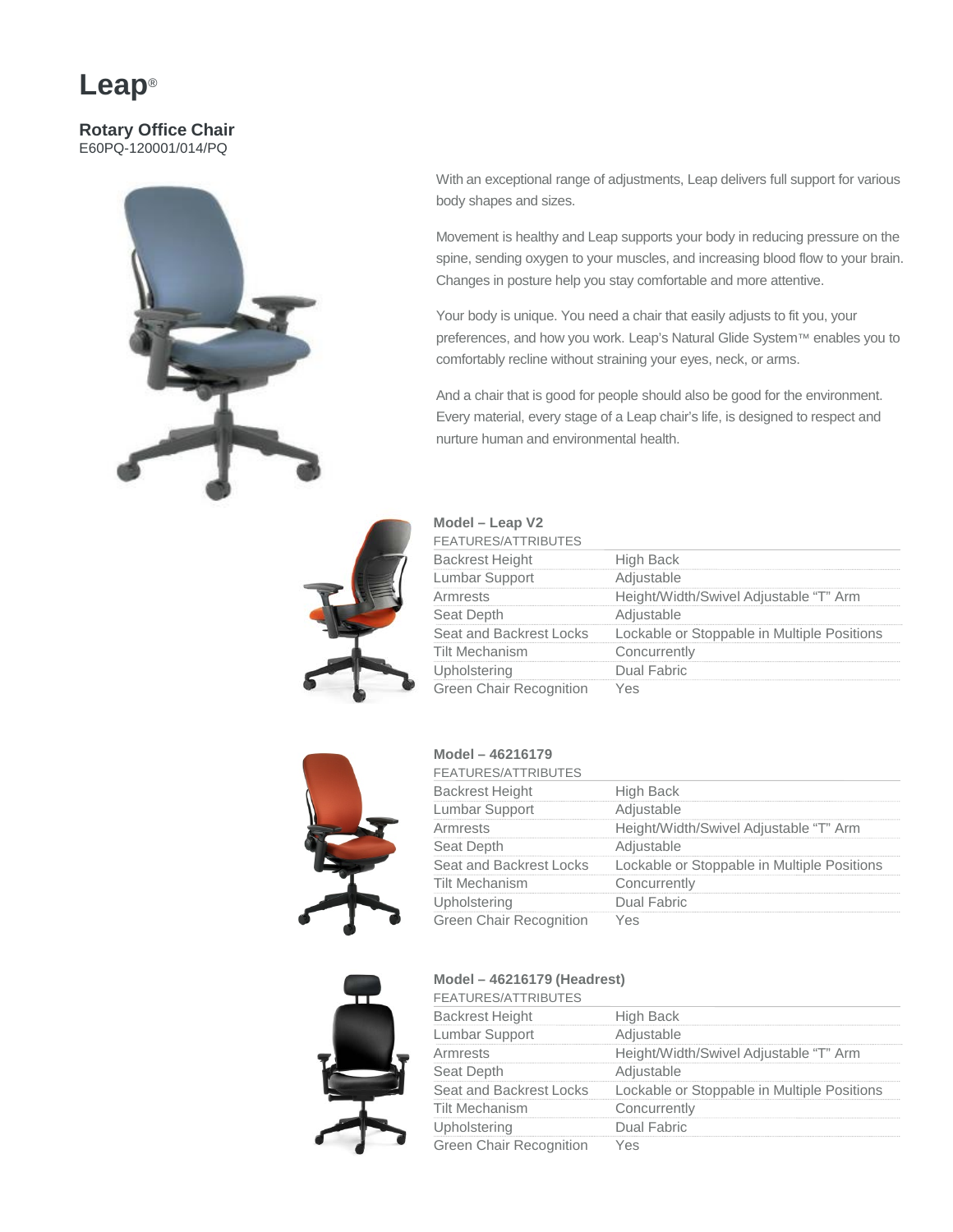# **Think**™

#### **Rotary Office Chair** E60PQ-120001/014/PQ



The Think chair easily supports all types of work, from collaborative group work to focused work. Think easily integrates into today's workplace, providing comfort and support no matter the task or type of work.

Think is smart enough to support both impromptu collaborative work, or an all day sit needed for focused work. It intuitively adjusts as a user moves, allowing them to get to work faster.

Think easily creates maximum customized comfort with a minimal number of adjustments. The integrated LiveBack system, combines a flexible back frame, linked flexors and dual-energy lumbar to intuitively sense and respond to user's needs.

Think features a refined aesthetic, combining beauty and functionality. A variety of surface materials and a range of product options, make it easy to integrate Think into any application.

#### **Model – 465A300**

| FEATURES/ATTRIBUTES     |                                             |
|-------------------------|---------------------------------------------|
| <b>Backrest Height</b>  | High Back                                   |
| Lumbar Support          | Adjustable                                  |
| Armrests                | Height/Width/Swivel/Adjustable "T" Arm      |
| Seat Depth              | Adjustable                                  |
| Seat and Backrest Locks | Lockable or Stoppable in Multiple Positions |
| <b>Tilt Mechanism</b>   | Concurrently                                |
| Upholstering            | <b>Back Breathable Material/Seat Fabric</b> |
| Green Chair Recognition | $\sim$                                      |



### **Model – 465A000**

| <b>FEATURES/ATTRIBUTES</b>     |                                             |
|--------------------------------|---------------------------------------------|
| <b>Backrest Height</b>         | High Back                                   |
| Lumbar Support                 | Adjustable                                  |
| Armrests                       | Height/Width/Swivel/Adjustable "T" Arm      |
| Seat Depth                     | Adjustable                                  |
| Seat and Backrest Locks        | Lockable or Stoppable in Multiple Positions |
| Tilt Mechanism                 | Concurrently                                |
| Upholstering                   | Dual Fabric                                 |
| <b>Green Chair Recognition</b> | Yes                                         |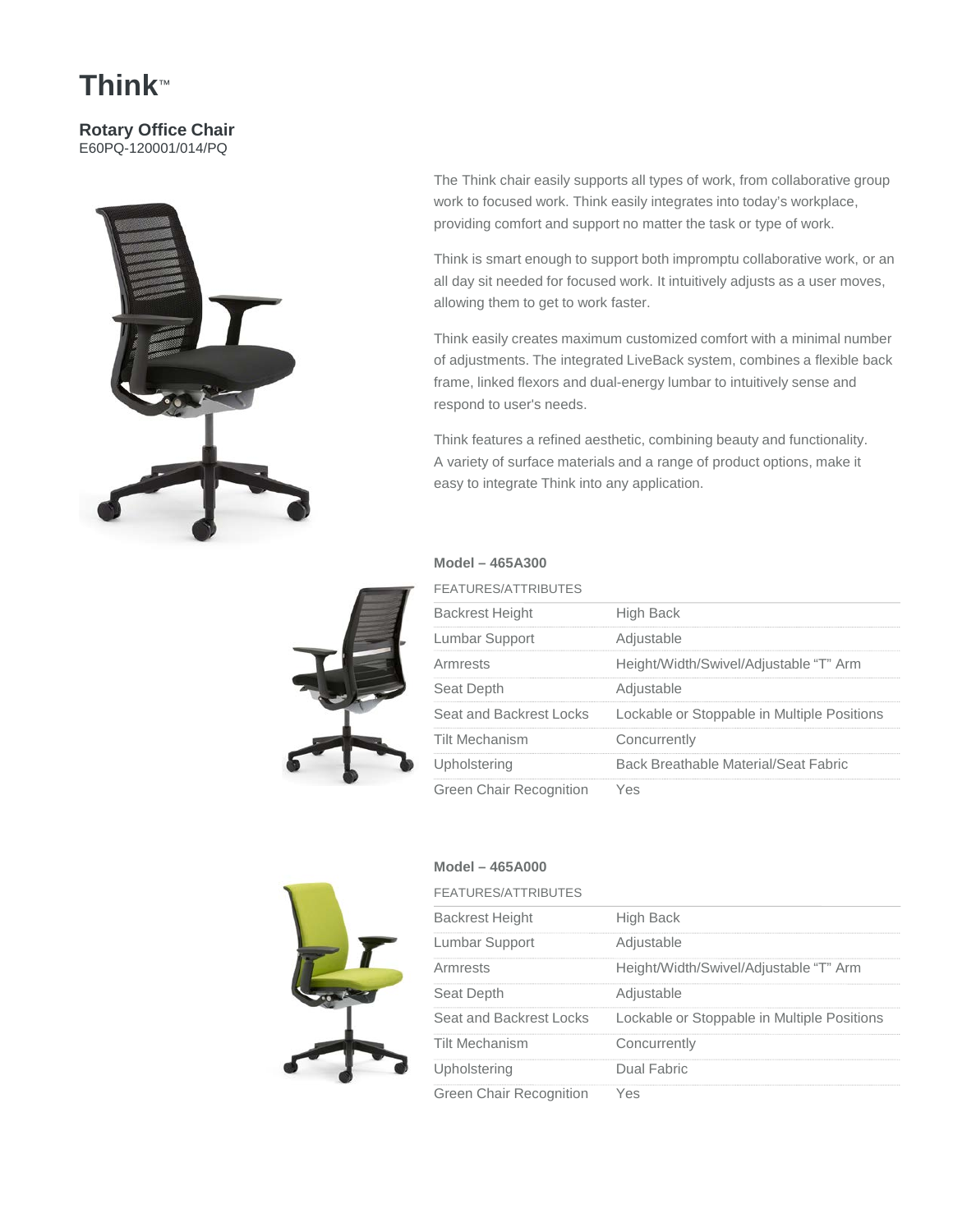### **Amia**®

#### **Rotary Office Chair** E60PQ-120001/014/PQ



Amia is a hardworking, versatile seating solution designed to handle long hours of serious sitting. With fully upholstered back and arms, Amia brings an element of sophistication to any workspace.

Tucked away inside its backrest is Amia's patent-pending LiveLumbar – a system of flexors that contour to fit your spine, for continuous lower back support as you move in your chair. You may not see it, but you'll certainly feel it. As you sit in the chair, an adjustable LiveLumbar zone flexes with your every move, for consistent ergonomic support for your lower back. Hour after hour, day after day.

With additional comfort features like 4-way adjustable arms, adjustable seat depth and a flexible front seat edge, Amia keeps you feeling good. It's a chair for every day, that's not your everyday chair.

### **Model – 4821410**

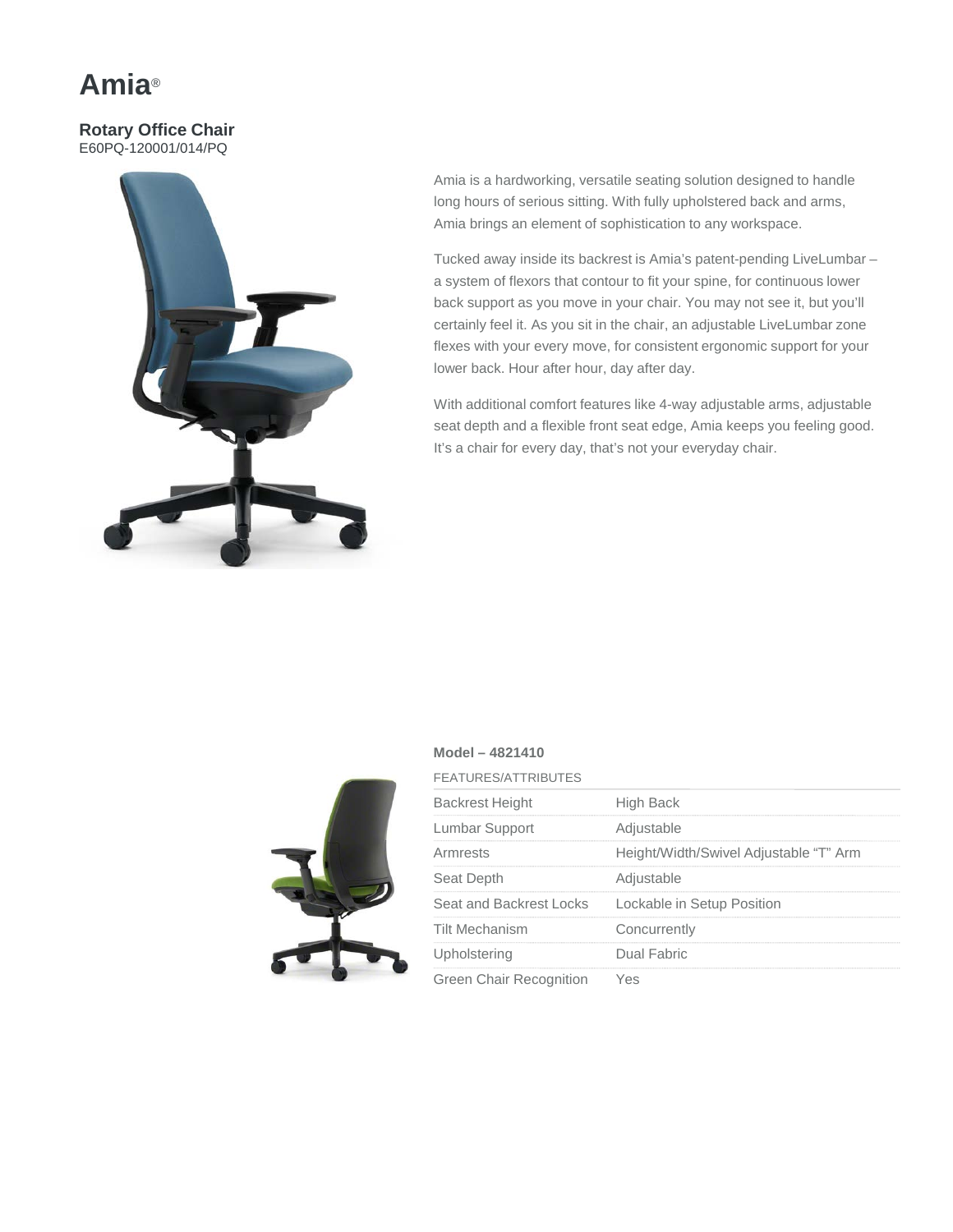### **Gesture**®

#### **Rotary Office Chair** E60PQ-120001/014/PQ



Technology is the single greatest force driving the changes in the way we work, live and behave. The new, multiple devices we deploy throughout our work day allow us to flow between tasks, fluidly and frequently.

Whether large or small, Gesture promises personalized and custom comfort for all users in one simple solution. We didn't start with a chair design; we started by looking at the unique movements and features of the body. Like the human body, Gesture is designed as a system of synchronized interfaces, designed and engineered to be intuitive to adjust.

Gesture is the first chair designed to support our interactions with today's technologies. Inspired by the human body. Created for the way we work today.

### **Model – 442A30 (Shell Back)**

| <b>FEATURES/ATTRIBUTES</b> |                                             |
|----------------------------|---------------------------------------------|
| <b>Backrest Height</b>     | <b>High Back</b>                            |
| Lumbar Support             | Adjustable                                  |
| Armrests                   | Height/Width/Swivel/Adjustable "T" Arm      |
| Seat Depth                 | Adjustable                                  |
| Seat and Backrest Locks    | Lockable or Stoppable in Multiple Positions |
| <b>Tilt Mechanism</b>      | Concurrently                                |
| Upholstering               | Dual Fabric                                 |
| Green Chair Recognition    | AS                                          |

#### **Model – 442A40 (Wrapped Back)**



| <b>FEATURES/ATTRIBUTES</b>     |                                             |
|--------------------------------|---------------------------------------------|
| <b>Backrest Height</b>         | High Back                                   |
| Lumbar Support                 | Adjustable                                  |
| Armrests                       | Height/Width/Swivel/Adjustable "T" Arm      |
| Seat Depth                     | Adjustable                                  |
| Seat and Backrest Locks        | Lockable or Stoppable in Multiple Positions |
| <b>Tilt Mechanism</b>          | Concurrently                                |
| Upholstering                   | Dual Fabric                                 |
| <b>Green Chair Recognition</b> | Yes                                         |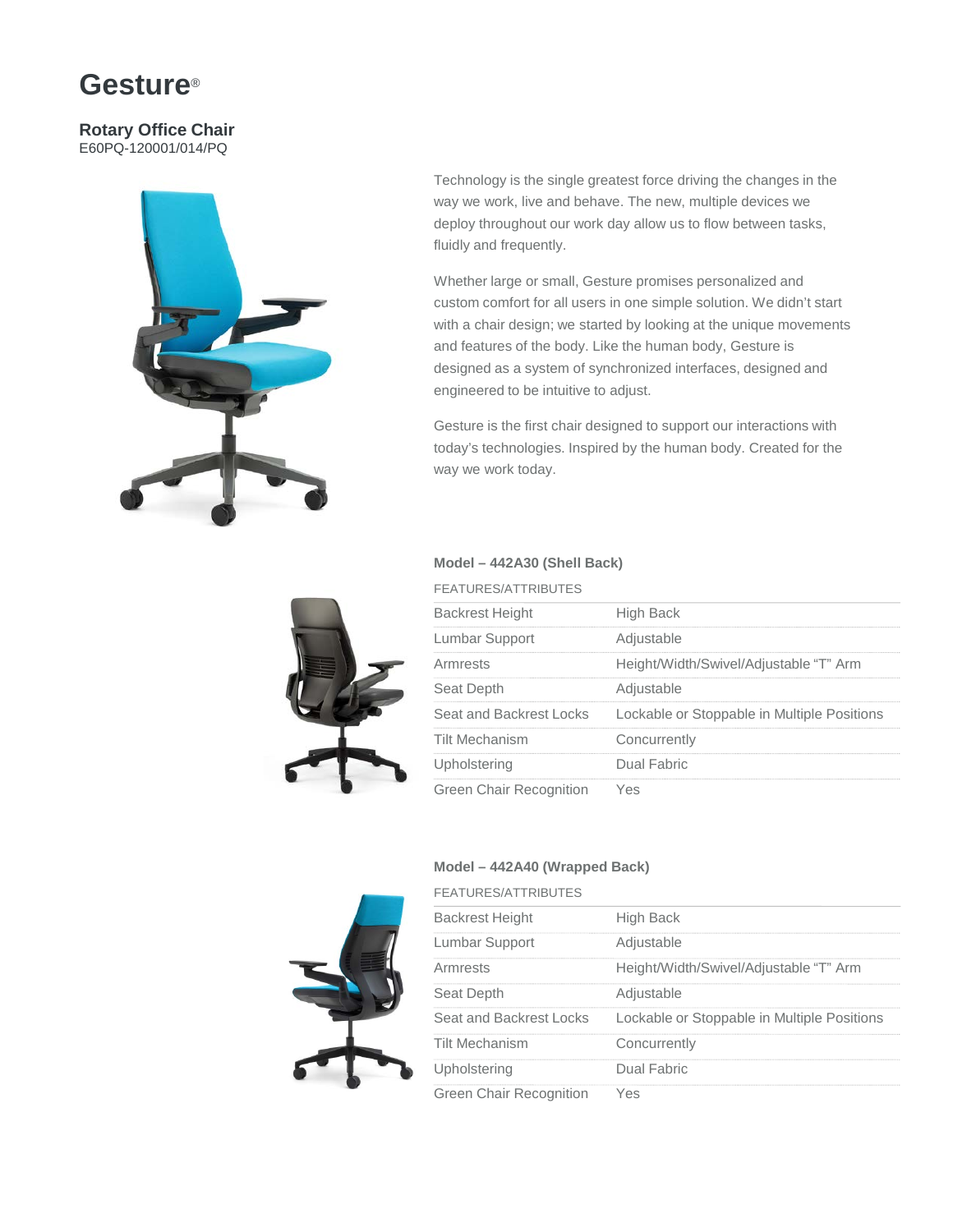## **Reply**®

**Rotary Office Chair** E60PQ-120001/014/PQ



Work happens in many places. Choices for seating are abundant with Reply – a complete global family of chairs that are as nice to look at as they are to sit in.

Comfort is no secret for Reply chairs with mesh backs. Our exclusive mesh is woven with chenille yarn offering soft, supportive comfort in an airy and light scale design.

Reply is ready to take on whatever your workday brings. Simple, easy-to-use controls provide the individual comfort adjustments you need to make sitting a pleasure.

### **Model – 466160MTVA**



| <b>FEATURES/ATTRIBUTES</b>     |                                             |
|--------------------------------|---------------------------------------------|
| <b>Backrest Height</b>         | High Back                                   |
| Lumbar Support                 | Adjustable                                  |
| Armrests                       | Height/Width/Swivel/Adjustable "T" Arm      |
| Seat Depth                     | Medium Fixed*                               |
| Seat and Backrest Locks        | Lockable or Stoppable in Multiple Positions |
| Tilt Mechanism                 | Concurrently                                |
| Upholstering                   | Back Breathable Material/Seat Fabric        |
| <b>Green Chair Recognition</b> | Yes                                         |

\*Seat depth adjustment allows the seat to slide forward or back to accommodate different leg lengths.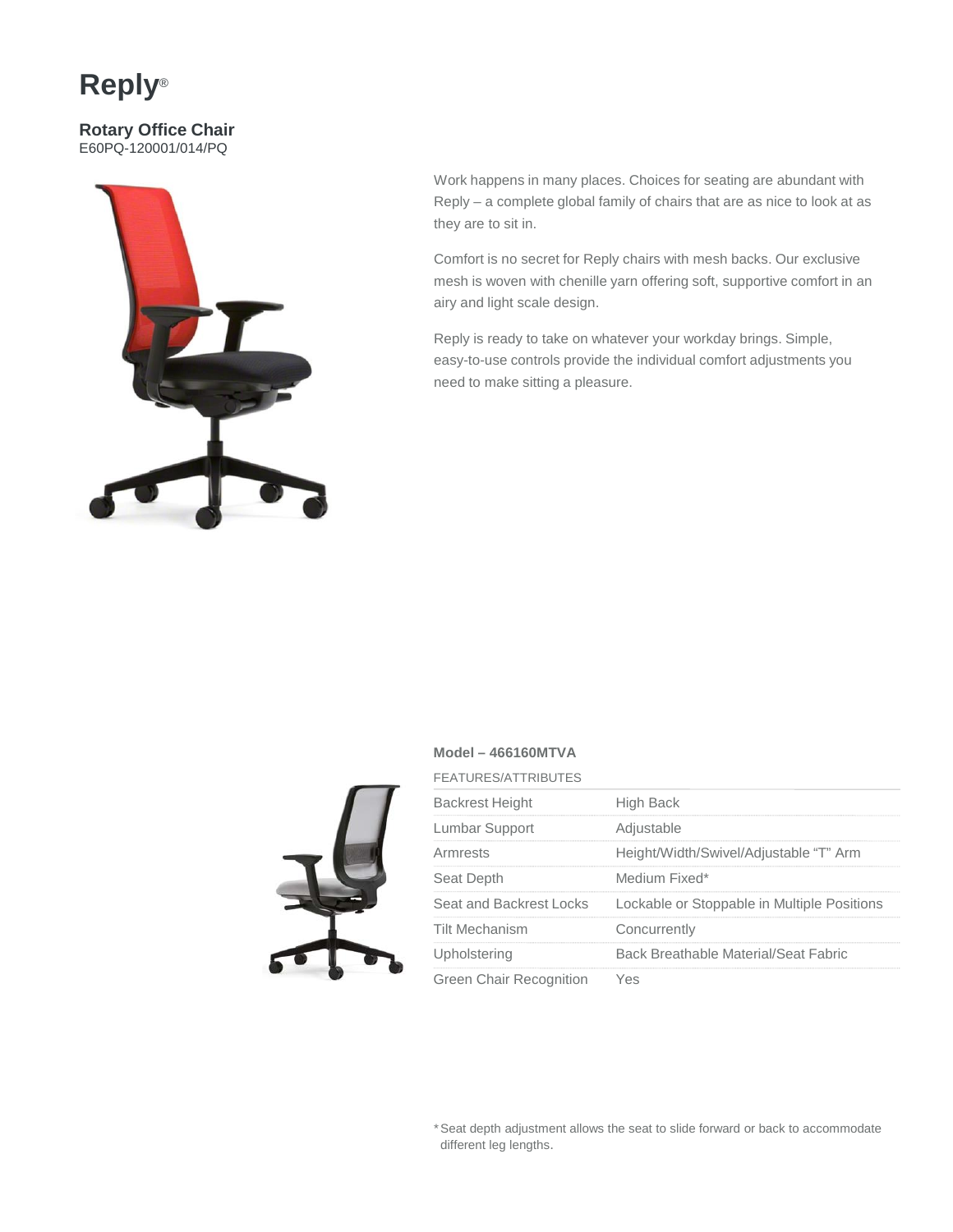### **Crew**™

### **Rotary Office Chair** E60PQ-120001/014/PQ



Crew office chairs deliver all-day comfort and a high level of performance with simple, intuitive controls, right at your finger tips. Classic and refined design, Crew was designed by Brian Kane.



### **Model – TS30832**

| <b>FEATURES/ATTRIBUTES</b>     |                                             |
|--------------------------------|---------------------------------------------|
| <b>Backrest Height</b>         | High Back                                   |
| Lumbar Support                 | Adjustable                                  |
| Armrests                       | Height/Width/Swivel/Adjustable "T" Arm      |
| Seat Depth                     | Adjustable                                  |
| Seat and Backrest Locks        | Lockable or Stoppable in Multiple Positions |
| <b>Tilt Mechanism</b>          | Concurrently                                |
| Upholstering                   | Dual Fabric                                 |
| <b>Green Chair Recognition</b> | /es                                         |